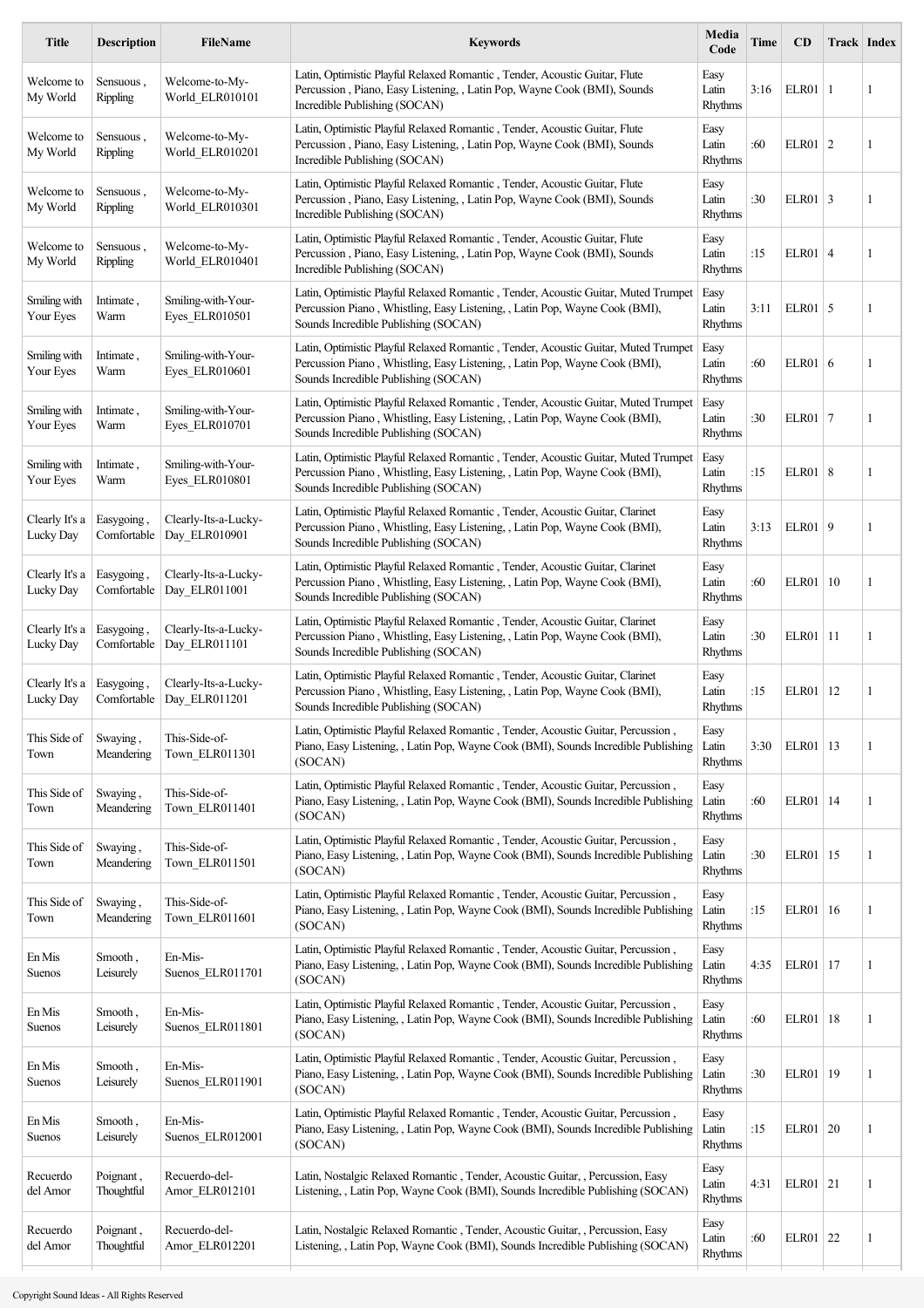| Recuerdo<br>del Amor                        | Poignant,<br>Thoughtful     | Recuerdo-del-<br>Amor_ELR012301        | Latin, Nostalgic Relaxed Romantic, Tender, Acoustic Guitar, , Percussion, Easy<br>Listening, , Latin Pop, Wayne Cook (BMI), Sounds Incredible Publishing (SOCAN)                                               | Easy<br>Latin<br>Rhythms | :30  | ELR01   23   |    | 1 |
|---------------------------------------------|-----------------------------|----------------------------------------|----------------------------------------------------------------------------------------------------------------------------------------------------------------------------------------------------------------|--------------------------|------|--------------|----|---|
| Recuerdo<br>del Amor                        | Poignant,<br>Thoughtful     | Recuerdo-del-<br>Amor ELR012401        | Latin, Nostalgic Relaxed Romantic, Tender, Acoustic Guitar, , Percussion, Easy<br>Listening, , Latin Pop, Wayne Cook (BMI), Sounds Incredible Publishing (SOCAN)                                               | Easy<br>Latin<br>Rhythms | :15  | ELR01   24   |    | 1 |
| Touching<br>My Heart                        | Sultry, Self,<br>Assured    | Touching-My-<br>Heart ELR012501        | Latin, Optimistic Playful Relaxed Romantic, Tender, Acoustic Guitar, Muted Trumpet<br>Percussion, Piano, Easy Listening, , Latin Pop, Wayne Cook (BMI), Sounds<br>Incredible Publishing (SOCAN)                | Easy<br>Latin<br>Rhythms | 3:43 | $ELR01$   25 |    | 1 |
| Touching<br>My Heart                        | Sultry, Self,<br>Assured    | Touching-My-<br>Heart ELR012601        | Latin, Optimistic Playful Relaxed Romantic, Tender, Acoustic Guitar, Muted Trumpet<br>Percussion, Piano, Easy Listening, , Latin Pop, Wayne Cook (BMI), Sounds<br>Incredible Publishing (SOCAN)                | Easy<br>Latin<br>Rhythms | :60  | ELR01   26   |    | 1 |
| Touching<br>My Heart                        | Sultry, Self,<br>Assured    | Touching-My-<br>Heart_ELR012701        | Latin, Optimistic Playful Relaxed Romantic, Tender, Acoustic Guitar, Muted Trumpet<br>Percussion, Piano, Easy Listening, , Latin Pop, Wayne Cook (BMI), Sounds<br>Incredible Publishing (SOCAN)                | Easy<br>Latin<br>Rhythms | :30  | ELR01   27   |    | 1 |
| Touching<br>My Heart                        | Sultry, Self,<br>Assured    | Touching-My-<br>Heart ELR012801        | Latin, Optimistic Playful Relaxed Romantic, Tender, Acoustic Guitar, Muted Trumpet<br>Percussion, Piano, Easy Listening, , Latin Pop, Wayne Cook (BMI), Sounds<br>Incredible Publishing (SOCAN)                | Easy<br>Latin<br>Rhythms | :15  | ELR01   28   |    |   |
| Hold on to<br>Love                          | Quiet,<br>Searching         | Hold-on-to-<br>Love ELR012901          | Latin, Nostalgic Relaxed Romantic, Tender, Acoustic Guitar, Bass, Percussion, Easy<br>Listening, , Latin Pop, Wayne Cook (BMI), Sounds Incredible Publishing (SOCAN)                                           | Easy<br>Latin<br>Rhythms | 5:41 | ELR01   29   |    | 1 |
| Hold on to<br>Love                          | Quiet,<br>Searching         | Hold-on-to-<br>Love ELR013001          | Latin, Nostalgic Relaxed Romantic, Tender, Acoustic Guitar, Bass, Percussion, Easy<br>Listening, , Latin Pop, Wayne Cook (BMI), Sounds Incredible Publishing (SOCAN)                                           | Easy<br>Latin<br>Rhythms | :60  | ELR01 30     |    | 1 |
| Hold on to<br>Love                          | Quiet,<br>Searching         | Hold-on-to-<br>Love ELR013101          | Latin, Nostalgic Relaxed Romantic, Tender, Acoustic Guitar, Bass, Percussion, Easy<br>Listening, , Latin Pop, Wayne Cook (BMI), Sounds Incredible Publishing (SOCAN)                                           | Easy<br>Latin<br>Rhythms | :30  | ELR01   31   |    | 1 |
| Hold on to<br>Love                          | Quiet,<br>Searching         | Hold-on-to-<br>Love ELR013201          | Latin, Nostalgic Relaxed Romantic, Tender, Acoustic Guitar, Bass, Percussion, Easy<br>Listening, , Latin Pop, Wayne Cook (BMI), Sounds Incredible Publishing (SOCAN)                                           | Easy<br>Latin<br>Rhythms | :15  | ELR01 32     |    | 1 |
| Late in to the<br>Night                     | Undulating<br>Romantic      | Late-in-to-the-<br>Night ELR013301     | Latin, Nostalgic Relaxed Romantic, Tender, Acoustic Guitar, Bass, Percussion, Easy<br>Listening, , Latin Pop, Wayne Cook (BMI), Sounds Incredible Publishing (SOCAN)                                           | Easy<br>Latin<br>Rhythms | 4:25 | ELR01 33     |    | 1 |
| Late in to the $ $<br>Night                 | Undulating<br>Romantic      | Late-in-to-the-<br>Night ELR013401     | Latin, Nostalgic Relaxed Romantic, Tender, Acoustic Guitar, Bass, Percussion, Easy<br>Listening, , Latin Pop, Wayne Cook (BMI), Sounds Incredible Publishing (SOCAN)                                           | Easy<br>Latin<br>Rhythms | :60  | ELR01 34     |    | 1 |
| Late in to the $\vert$ Undulating.<br>Night | Romantic                    | Late-in-to-the-<br>Night ELR013501     | Latin, Nostalgic Relaxed Romantic, Tender, Acoustic Guitar, Bass, Percussion, Easy<br>Listening, , Latin Pop, Wayne Cook (BMI), Sounds Incredible Publishing (SOCAN)                                           | Easy<br>Latin<br>Rhythms | :30  | ELR01   35   |    | 1 |
| Late in to the<br>Night                     | Undulating.<br>Romantic     | Late-in-to-the-<br>Night_ELR013601     | Latin, Nostalgic Relaxed Romantic, Tender, Acoustic Guitar, Bass, Percussion, Easy<br>Listening, , Latin Pop, Wayne Cook (BMI), Sounds Incredible Publishing (SOCAN)                                           | Easy<br>Latin<br>Rhythms | :15  | ELR01 36     |    |   |
| Second<br>Chance at<br>Romance              | Effortless,<br>Melting      | Second-Chance-at-<br>Romance ELR013701 | Latin, Nostalgic Relaxed Romantic, Tender, Acoustic Guitar, Bass, Percussion, Easy<br>Listening, , Latin Pop, Wayne Cook (BMI), Sounds Incredible Publishing (SOCAN)                                           | Easy<br>Latin<br>Rhythms | 5:33 | ELR01 37     |    | 1 |
| Second<br>Chance at<br>Romance              | Effortless,<br>Melting      | Second-Chance-at-<br>Romance ELR013801 | Latin, Nostalgic Relaxed Romantic, Tender, Acoustic Guitar, Bass, Percussion, Easy<br>Listening, , Latin Pop, Wayne Cook (BMI), Sounds Incredible Publishing (SOCAN)                                           | Easy<br>Latin<br>Rhythms | :60  | ELR01 38     |    | 1 |
| Second<br>Chance at<br>Romance              | Effortless,<br>Melting      | Second-Chance-at-<br>Romance_ELR013901 | Latin, Nostalgic Relaxed Romantic, Tender, Acoustic Guitar, Bass, Percussion, Easy<br>Listening, , Latin Pop, Wayne Cook (BMI), Sounds Incredible Publishing (SOCAN)                                           | Easy<br>Latin<br>Rhythms | :30  | ELR01        | 39 | 1 |
| Second<br>Chance at<br>Romance              | Effortless,<br>Melting      | Second-Chance-at-<br>Romance_ELR014001 | Latin, Nostalgic Relaxed Romantic, Tender, Acoustic Guitar, Bass, Percussion, Easy<br>Listening, , Latin Pop, Wayne Cook (BMI), Sounds Incredible Publishing (SOCAN)                                           | Easy<br>Latin<br>Rhythms | :15  | ELR01   40   |    | 1 |
| Puedes<br>Perdonarme                        | Questioning<br>Apologetic   | Puedes-<br>Perdonarme_ELR014101        | Apologetic, Hesitant Latin Melancholy Nostalgic Relaxed Romantic, Tender,<br>Acoustic Guitar, Bass, Percussion, Easy Listening, Latin Pop, Romantic, Wayne<br>Cook (BMI), Sounds Incredible Publishing (SOCAN) | Easy<br>Latin<br>Rhythms | 3:10 | $ELR01$ 41   |    | 1 |
| Puedes<br>Perdonarme                        | Questioning<br>Apologetic   | Puedes-<br>Perdonarme ELR014201        | Apologetic, Hesitant Latin Melancholy Nostalgic Relaxed Romantic, Tender,<br>Acoustic Guitar, Bass, Percussion, Easy Listening, Latin Pop, Romantic, Wayne<br>Cook (BMI), Sounds Incredible Publishing (SOCAN) | Easy<br>Latin<br>Rhythms | :60  | ELR01 42     |    | 1 |
| Puedes<br>Perdonarme                        | Questioning<br>, Apologetic | Puedes-<br>Perdonarme_ELR014301        | Apologetic, Hesitant Latin Melancholy Nostalgic Relaxed Romantic, Tender,<br>Acoustic Guitar, Bass, Percussion, Easy Listening, Latin Pop, Romantic, Wayne<br>Cook (BMI), Sounds Incredible Publishing (SOCAN) | Easy<br>Latin<br>Rhythms | :30  | ELR01   43   |    | 1 |
| Puedes<br>Perdonarme                        | Questioning<br>Apologetic   | Puedes-<br>Perdonarme_ELR014401        | Apologetic, Hesitant Latin Melancholy Nostalgic Relaxed Romantic, Tender,<br>Acoustic Guitar, Bass, Percussion, Easy Listening, Latin Pop, Romantic, Wayne<br>Cook (BMI), Sounds Incredible Publishing (SOCAN) | Easy<br>Latin<br>Rhythms | :15  | ELR01        | 44 | 1 |
| Not for the<br>Last Time                    | Sentimental<br>Expressive   | Not-for-the-Last-<br>Time ELR014501    | Apologetic, Hesitant Latin Melancholy Nostalgic Relaxed Romantic, Tender,<br>Acoustic Guitar, Bass, Percussion, Easy Listening, Latin Pop, Romantic, Wayne<br>Cook (BMI), Sounds Incredible Publishing (SOCAN) | Easy<br>Latin<br>Rhythms | 3:56 | ELR01        | 45 | 1 |